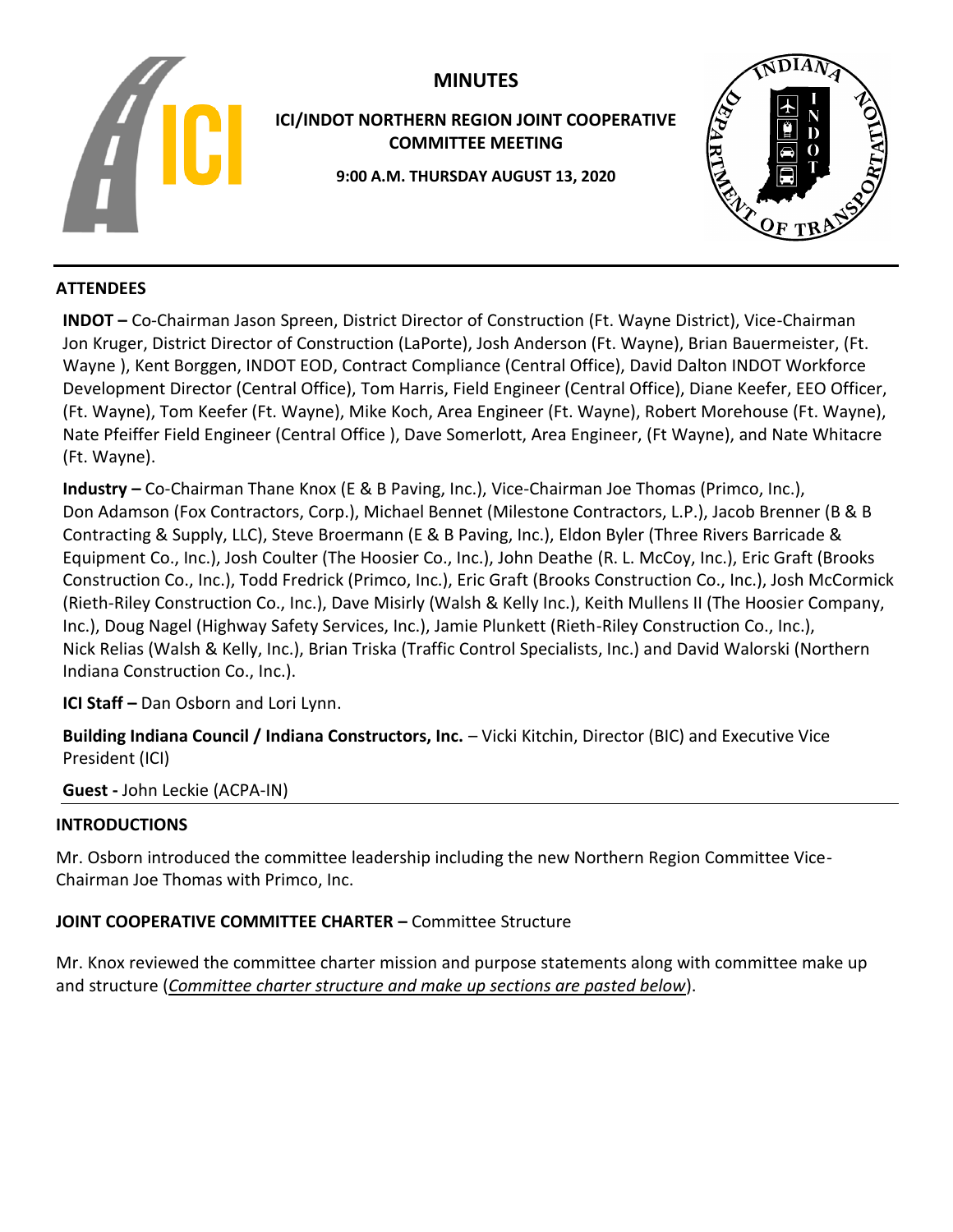# ICI/INDOT Northern Region Joint Cooperative Committee Meeting Minutes for August 13, 2020 Page Two of Five

## **COMMITTEE STRUCTURE**

Statewide Joint Cooperative Committee

- Region Joint Cooperative Committees
- Southern (Seymour & Vincennes districts)
- Central (Greenfield & Crawfordsville districts)
- $\mathcal{L}_{\mathcal{A}}$ Northern (LaPorte & Ft. Wayne districts)

Subcommittees

**Task Groups** 

## COMMITTEE LEADERSHIP

Statewide and Region Joint Cooperative Committees

| ICI                  | TERM        | <b>INDOT</b> | term       |
|----------------------|-------------|--------------|------------|
| Co-Chair             | 2 years     | Co-Chair     | Indefinite |
| Vice-Chair           | 2 years     | Vice-Chair   | Indefinite |
| <b>Board Liaison</b> | ICI Board   |              |            |
|                      | Designation |              |            |
| <b>Board Liaison</b> | ICI Board   |              |            |
|                      | Designation |              |            |

#### Region Joint Cooperative Committees

|            | TERM  | <b>INDOT</b> | ERM        |
|------------|-------|--------------|------------|
| Co-Chair   | vears | Co-Chair     | Indefinite |
| Vice-Chair | vears | Vice-Chair   | Indefinite |

Appointments - Co-Chair and Vice-Chair

- ICI Committee nominations with selection by the current ICI leadership.
- INDOT (need input)

## **Comments & Questions**

- Mr. Trista suggested addition of a traffic industry representative to the leadership team.
- Mr. Osborn stated that the charter does not include INDOT leadership terms or selection protocol. He mentioned that several INDOT committee leaders have suggesteded rotating through the leadership positions.

## **WORK ZONE SAFETY**

Mr. Knox asked participants for feedback and comments concerning work zone safety and maintenance of traffic design and implementation successes and challenges.

Mr. Knox asked if there are any law enforcement officer (LEO) use updates.

Mr. Spreen asked if INDOT or consultant construction staff participating in contractor site or project safety meetings?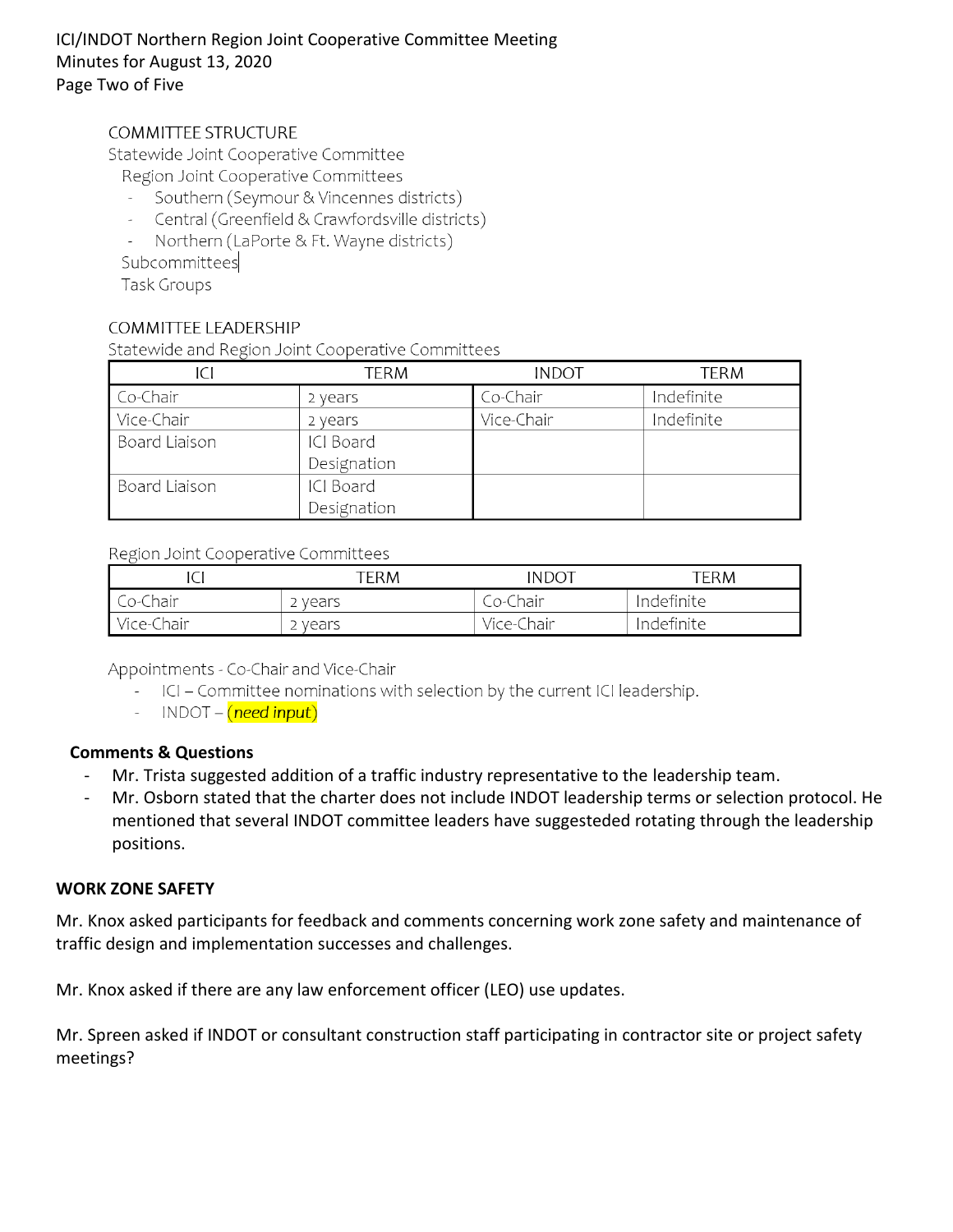ICI/INDOT Northern Region Joint Cooperative Committee Meeting Minutes for August 13, 2020 Page Three of Five

## **Comments & Questions**

- Mr. Trista stated that his company and other firms working on the I-90 Toll Road are advocating for a standard sign commemorating workers that have been struck in work zones.
- Mr. Koch asked if the committee should advocate for the practice of leaving crossovers in place for future use. Several participants supported Mr. Koch's suggestion. Mr. Kruger mentioned two concerns being drainage and wall height needed to protect from truck impacts.
- Mr. Koch stated that, generally, getting local LEOs has not been an issue. It is best to get LEOs with fully marked and lighted vehicles.
- Mr. Relias suggested that LEOs pull over more motorists.
- Mr. Trista stated that there have been a couple instances of decreasing phases on contracts which increased safety.
- Mr. Osborn asked about opportunities for improvement. Mr. Kruger responded that his district is coordinating with Illinois Department of Transportation and adding lighting for crossovers. He also suggested greater designer adherence to the Manual on Uniform Traffic Control Devices (MUTCD). He suggested identifying successful tools and communicating to designers and consistency.
- Mr. Kruger stated that parking construction equipment in or near work zones is an issue. He requested that contractors follow the specifications (*language pasted below*).

## *107.08, Line 267*

# *(c) Protection to Traffic*

*The work shall be arranged so that all operations on the pavement will be held to a minimum by using the new grade insofar as possible. The work shall be conducted in a manner that will ensure the least obstruction to traffic. Materials stored on the right-of-way shall be placed so as to cause only such inconvenience to the traveling public and residents as is considered unavoidable. Nonoperating construction equipment, worker's vehicles, materials, field offices, field laboratories, and temporary offices may be stored on the right-of-way no less than 30 ft from the edge of pavement lanes open to traffic except, storage may be allowed closer to such lanes if traffic is protected by guardrail in good condition or other suitable barrier. However, if the area has a posted speed limit of 40 mph or less prior to the start of construction, this distance may be reduced to 10 ft, if approved.*

# **PRESENTATION** – INDOT Project Development and Construction Funding Update

Vicki Kitchin, Build Indiana Council (BIC) Director, introduced BIC and their [website.](https://buildindianacouncil.org/) Ms. Kitchin provided data about the Indiana road funding budget forecast based on information shared from INDOT. The data and corresponding charts may be accessed by the public under the Highway Funding link on the BIC homepage.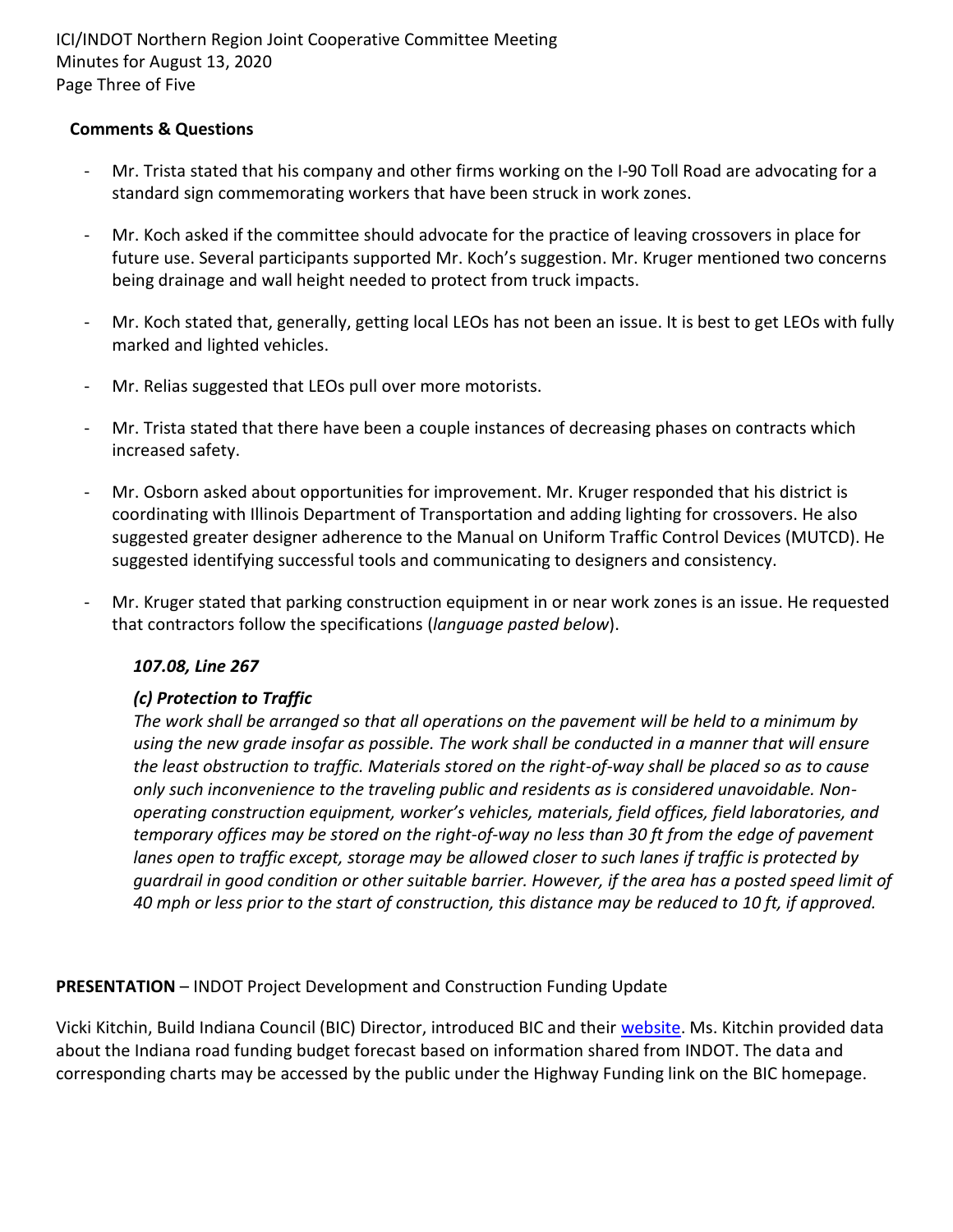## **SUBCOMMITTEE AND TOPIC UPDATES**

Mr. Osborn reminded participants that industry is able to review and comment on select contract documents via the newly established INDOT 18 month letting list [dashboard.](https://entapps.indot.in.gov/lettings/Dashboard) He also stated that ICI is publishing a list bimonthly including contracts that have linked document files in the dashboard. This is helpful as not all document links are loaded with files.

Mr. Spreen provided an overview of the Ft. Wayne District Construction organizational update including emphasis on the new Team Leaders positions. He stated that the Team Leaders will still supervise contracts but be able to also support less experienced project supervisors maximizing the teams' overall capacity. Mr. Spreen mentioned the Strength Finder Book which is a tool that his staff used in this reorganization process. Mr. Spreen also stated that they have implemented a HE-2 staff level in between the PE/S and AE levels. His goal next year is support for the AEs.

Regarding restricted overtime for INDOT staff, Mr. Kruger emphasized it is now more critical to communicate schedule changes for the upcoming week.

## **Comments & Questions**

Mr. Thomas commended Don Bales for assistance on Final Construction Records.

## **NEW TOPICS**

Mr. Kruger presented the following concerning measurement and payment for temporary barrier wall and cz units.

- Propose to measure and pay per project on phased and bundled contracts.
- Type I or II: Proposal to have one price for both types.
- Type II wall: Proposal to revise CZ pay unit to "each" instead of "lineal feet".

## **Comments & Questions**

- Mr. Thomas suggest a new pay item "CZ Unit Reset". Mr. Spreen supported the suggestion.
- Mr. Spreen added that he supports the current measurement and basis of payment for barrier wall.
- Mr. Thomas suggested that a maximum contract quantity may be a solution.
- Mr. Thomas stated that the uses of type I and II walls are different.

Mr. Osborn stated that he is working with a committee contractor member concerning Modified Concrete Barrier Wall plan quantities. The contractor has reported inconsistency between plan quantities and actual quantities.

## **OPEN FORUM**

- Mr. Trista suggested an effort to educate motorists including understanding typical signs and standards. He also suggested greater exposure to construction signage included driver education and testing materials.
- Mr. Kruger expressed concern for legal perspective with regard to leaving construction signs up over winter. He asked about company policies and stated that signs may be hazardous if left in place during extended non-working periods. Mr. Nagel stated that the Crawfordsville district does not provide an